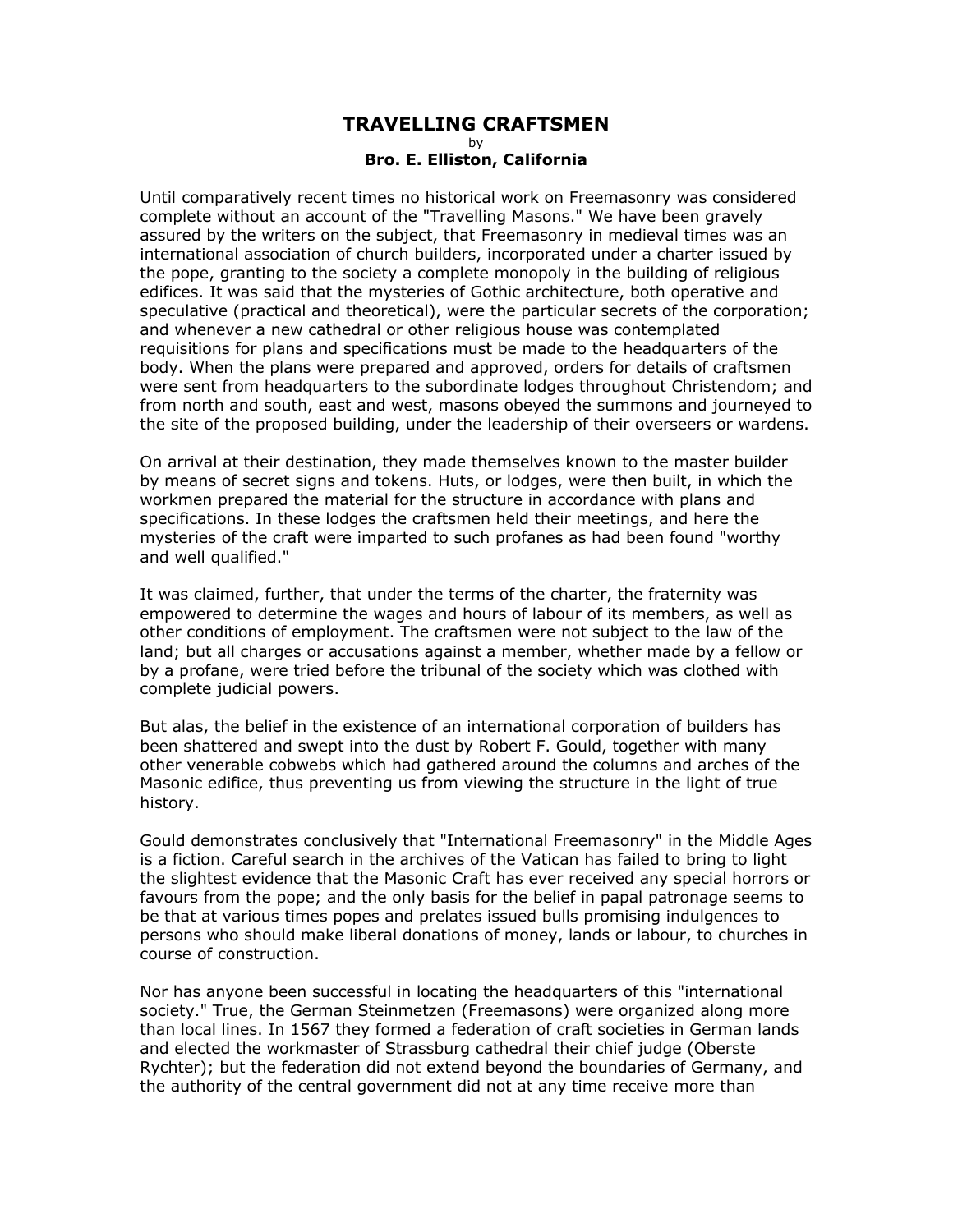passing recognition. As a matter of fact, the real bond of union between the constituent bodies lay in their common objects and common craft usages.

Gould has further shown that the general features of the Freemason's craft societies did not differ from those of other callings, and such differences as did exist were due to local conditions and the peculiarities of the trade.

In the first place, the Freemasons' guilds were of later origin than those of other crafts. The former did not come into existence until architecture and building operations generally had become so refined as to necessitate specialization and subdivision of labour. Originally all masons, whether they worked in rough or squared stone (ashlar) or brick, as well as tilers, slaters and those working in the other component divisions of the building industry, were members of the same guild. As time passed the lines of demarcation between the different branches of the industry became more clearly defined with a consequent division of the organization. Finally, when the art of Gothic building had so far advanced that it became necessary to specially, train men as architects and to design and execute the delicate stonework and sculpture, a future division took place. The architects, designers and sculptors branched off from the mother society and organized separately. Their work was of the highest character, and became more art than a craft, requiring technical and science knowledge as well as great manual skill. Their profession stood at the head of the building trades, and became known as Freemasonry.

Only a limited number of fellows were required; and in consequence we find masters, journeymen (fellow crafts) and apprentices members of the same guild; while in other trades, such as the masons' and carpenters' employing larger bodies of men, the journeymen at an early period withdrew from the masters and formed fraternities of their own. The apprentices, while they were members of the craft, were not eligible to membership in the guild.

There were still other points of difference: The Freemasons were employed almost exclusively upon religious buildings. This brought their craft in close contact with the clergy, and from this association the Freemasons' societies received a deep religious imprint that is not apparent in those of other crafts.

The profession of Freemasonry was held in high esteem in the Middle Ages. The Church was rich and powerful and displayed its wealth and taste in the construction of beautiful churches. In fact, church architecture was the only outlet for the genius of the people; all the intellectual forces of society seemed to converge in architecture and kindred professions; and the calling, therefore, attracted the best minds and the highest intellects of the times. All other knowledge was discouraged and condemned by the Church.

Victor Hugo says that down to the time of the invention of printing the progress of humanity in art and science is recorded in a "book of stone" - Architecture!

Gothic architecture commenced to decline after the Reformation. The power of the Church was broken; its right to levy contributions upon the people was taken from it; and the people found other means of satisfying their desire for knowledge, and to gratify their artistic tastes.

Freemasonry as an operative art declined with the discontinuance of Gothic church building, and with it went the operative fraternities. In order to perpetuate the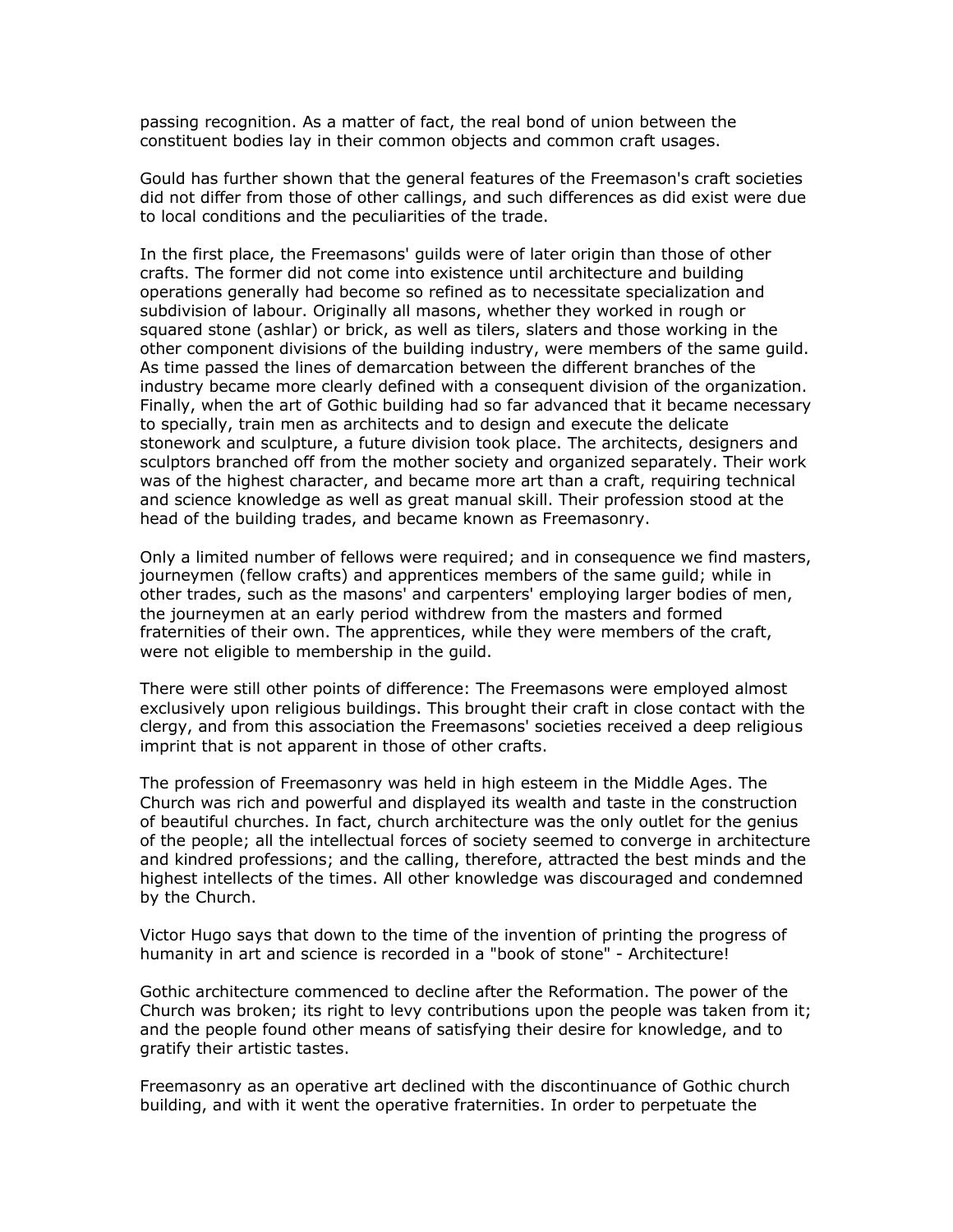institution, the lodges admitted to membership men who had not been bred to the trade. In many cases these "accepted" brethren were men of learning and science, and through their influence the lodges were gradually transformed into "speculative", or philosophical societies, in which form they have come down to our times.

As time passed, the old customs of the operative days fell into disuse and became only memories and traditions; and, later, more or less fantastic explanations of their meaning and purpose were invented, such as the legend of the "Travelling Masons."

In order to get a clear view of the craft usages of our operative Masonic forefathers, we must look for their parallels in kindred crafts, such as the masons and carpenters, whose fraternities have had a continuous existence from the Middle Ages down to our own day.

Gould, in his chapter on the German Steinmetzen (Freemasons), borrows freely from the carpenters and masons for illustration of Masonic customs. He conveys the impression that these societies, like their Freemasonic relatives, have become extinct. In reality they still exist, although now rapidly falling into decay, due to several reasons: the encroachment of modern trades-unionism; the fact that the state has assumed some of their benevolent and charitable functions; and, finally, because the stringent apprenticeship rules are being more and more relaxed.

It is an immemorial custom in these crafts, when an apprentice has completed his service, to spend three years in travel from place to place, working for a time in each. The purpose of his journey is to familiarize himself with the methods employed in various places; to enable him to "see the world," and, finally, to prevent crowding the trade. In this pilgrimage the journeyman travels under the auspices and protection of his craft guild, or fraternity.

Following are a few facts concerning these organizations with particular reference to the carpenter's trade, a body which claims to be the senior of the building trades guilds, and to have had a continuous existence from the early centuries of the Middle Ages.

The name of the society is "Die Fremde Zimmergessellen." The translation of the name presents some difficulties. "Fremde" in German means either a foreigner or a stranger, or one absent from home. Considering the connection in which the word is here used, "travelling" is the nearest equivalent in English. The name therefore signifies the "Travelling Journeymen Carpenters." The name reminds us of that used by the journeymen's societies of France (Sons of Solomon) whose members called themselves "compagnons etrangers" (stranger companions).

The headquarters of the German carpenters' fraternity is at Bremen, and its subordinate lodges are dispersed throughout Central Europe. A new lodge may be formed in any place upon the petition of not less than seven members; but only one lodge may be chartered in any one city or town. In the vernacular of the craft, the opening of a new lodge is described as "Opening the Book," so called from the "Brotherbook," a manuscript volume containing the statutes and regulations of the fraternity, without which no lodge can be legally held. The copy of the Brotherbook, therefore serves the purpose of a charter. Lodges are sometimes opened in remote foreign countries; for instance, in Jerusalem, 1900; in Paris, 1904, and at Liege, Belgium, 1914.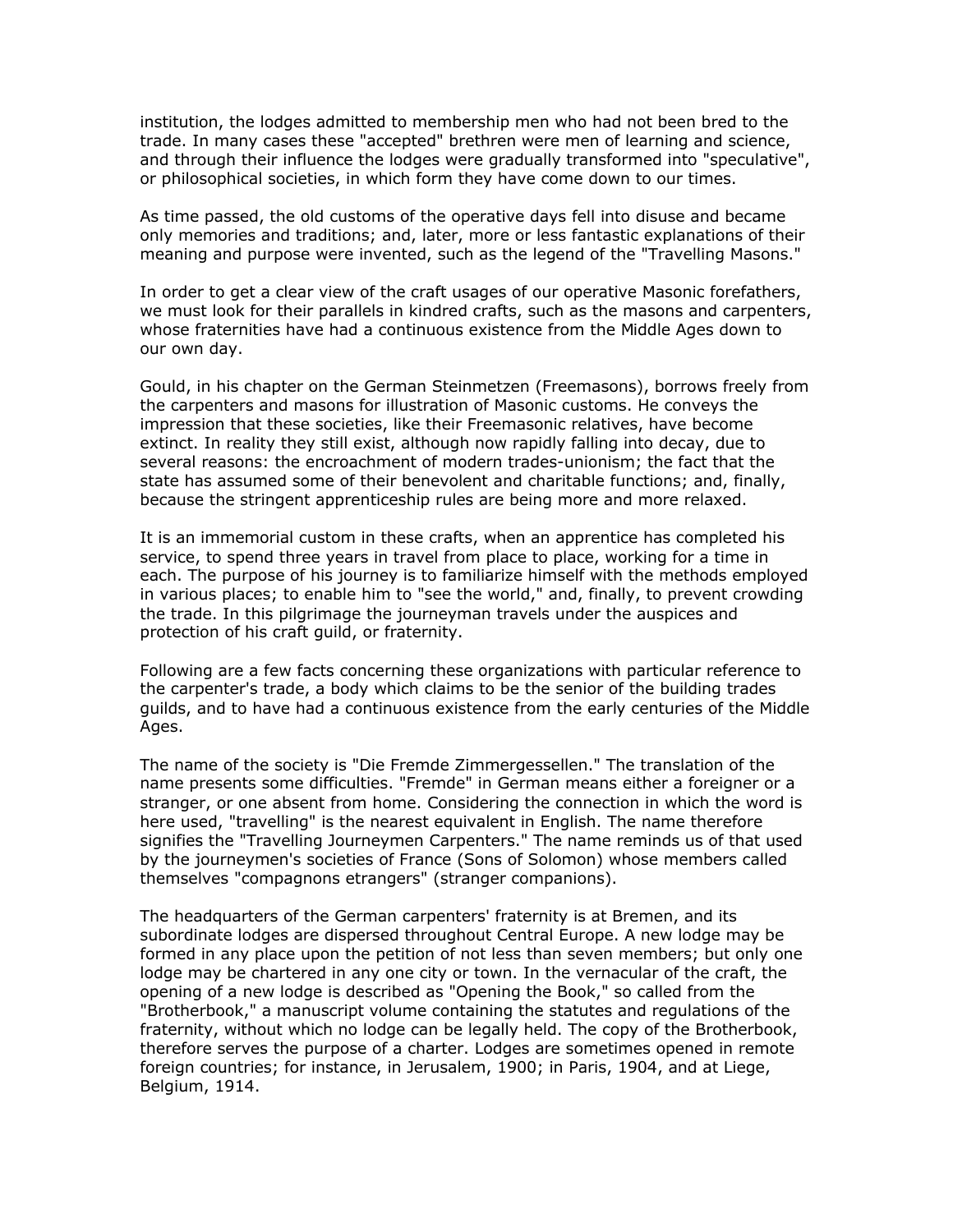The executive head of the fraternity is called Hauptaltgeselle (Chief Senior Fellow), and the General Secretary-Treasurer is called Hauptbuchgeselle. Local lodges are presided over by the Senior Fellow (Altgeselle); the Secretary is called Buchgeselle. These officers are elected for six months. In addition the local bodies have an appointive officer, who performs the joint duties of Steward and Doorkeeper.

When the apprentice has been set free by his master, after three years' service, he applies for admission into the journeymen's fraternity. His application is presented by a member who has worked with him and who vouches for his character and qualifications. The application must be accompanied by a certificate from the master under whom the applicant has learned his trade. In certain states the law prohibits the apprentice from taking employment as a journeyman until he has made an essay, or masterpiece. In such case proof, of masterpiece must be furnished. If no objection is made, the application is approved, and the candidate is notified to present himself for initiation at the next meeting of the lodge. Should objection be made, the application is rejected without a ballot.

After the lodge has been formerly opened the candidate is taken in charge by the member who presented his application, and who now acts as his sponsor. He is conducted to the Senior Fellow's station in the lodge. A number of questions are put to him by the Senior Fellow, and are answered for him by his sponsor. This dialogue refers to the importance and dignity of the craft, the objects of the fraternity, and in particular to the duty of the individual fellow to his brethren and to the craft. The candidate is asked whether he is willing to subscribe to these sentiments, and on his reply in the affirmative the obligation is administered, to the observance of which he pledges his word as a true man. He is then presented with "die Ehrbarkeit" (literally: Virtue), a black neckerchief, and is informed that this piece of attire is a symbol of manly virtue and the particular badge of the fraternity. He is instructed to wear it during all his waking hours, whether work or at play, and solemnly admonished never to disgrace it by word or act.

In former times the fellows wore a distinctive livery, consisting of a short black velvet jack double rows of silver buttons, knee breeches of the same material, and black hat and shoes, together with the indispensable neckcloth. The livery has long since fallen into disuse, although the wearing of the "Ehrbarkeit" continues. It is still considered improper to wear shoes of any colour other than black, and the members have a special aversion to white hats.

Then follows a lecture by the Senior Fellow in which the candidate is instructed in the rules and regulations of the fraternity, its customs and usages; how to conduct himself while travelling; how to present himself and make himself known to his brethren in foreign parts, etc. At stated times the Brotherbook is also read in the lodge. There is no mention of any grip or token; only a brief catechism to which we shall hereafter refer.

The candidate is now a Junior Fellow (Junggeselle), and the ceremonies are concluded by draping his "ribbon" across the bar under the coat of arms of the craft, suspended over the Senior Fellow's station. This ribbon is of silk, about; six feet long by two inches wide, of any colour to suit the taste of the candidate; on one end is inscribed his name and the place and date of his birth; on the other, the date of his admission into the fraternity. The Senior Fellow orders the Steward to fill the "Harmony Tankard" (Vertragskanne), a large drinking vessel, which forms an indispensable part of the furniture of the lodge. The tankard is brought to the Senior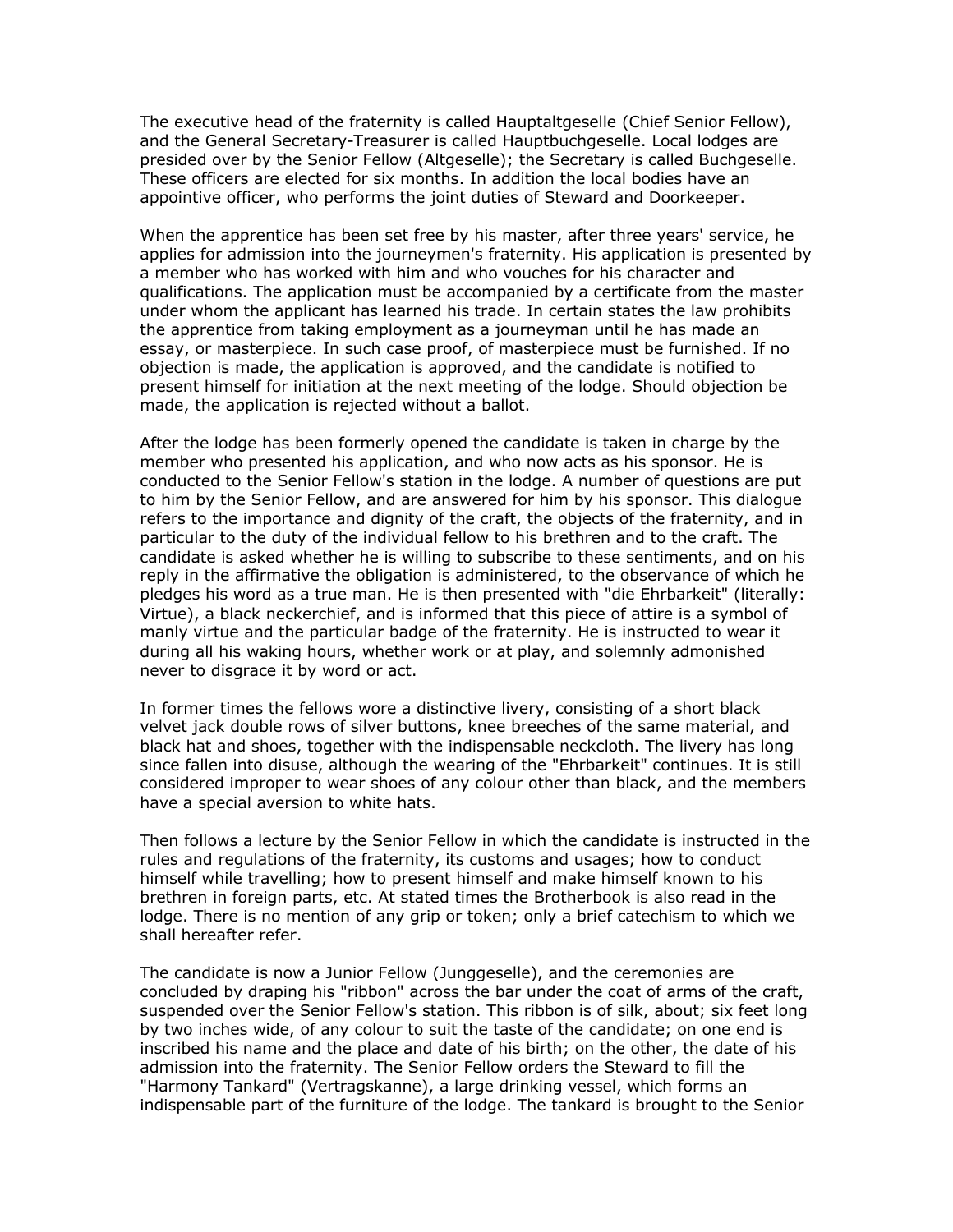Fellow, who dips his gavel in the beer and sprinkles a few drops of the liquid on the new-made brother's ribbon, and expresses the hope that the later will always live in amity and harmony with his brethren. The business of the lodge being concluded, the Senior Fellow calls off, and the health of the new brother is drunk, while the members join in singing their craft songs, of which they have many.

I may mention here the peculiar form of salutation. A member is never addressed in lodge as brother or comrade; but always as "Ehrbarer Gesellschaft" (trusty fellowship). The form of address of the Senior Fellow is "Ehrbarer Altgeselle."

The members remain standing "in order" during the entire meeting, heels together, toes pointing out, coat tightly buttoned and the hat held in the right hand over the left breast. This attitude is characteristic of the fraternity and is assumed on all occasions of craft business and ceremony. The Senior Fellow also presides standing, but with covered head.

When the Junior Fellow is ready to travel, he applies to the lodge for clearance; but before it is granted must satisfy the Senior Fellow that he has parted with his master in friendship, that he is in fellowship with his brethren, and last but not least, that he is clear of debt. These matters being satisfactorily settled, he is given a clearance card, or "brief," as it is called, signed by the Senior Fellow and Secretary. The Senior Fellow again reminds the journeyman about to set out, that under the laws of the fraternity he is obliged to travel for three years; that at least once a year he must visit a city where a lodge is located, and work there not less than six weeks; that he should not remain in the same place longer than six months, and in no event more than one year; that he must not return to his birthplace, or the place where he learned his trade, during his wandering years, except to attend the funeral of a near relative, and in such case he should only remain over night. He is warned against keeping bad company and against incurring any debt, and urged to conduct himself in such a manner as to reflect credit upon the fraternity.

The "traveler's" health is then drunk by his brethren with the wish for a pleasant journey and safe return.

The lodge meetings are invariably held on Saturday night, and on the following day he sets out on his travels. In former times the brethren of the lodge accompanied him beyond the city gates with music and song, but this custom is now obsolete. He invariably journeys on foot, although there is no special inhibition against the use of speedier means of transportation.

On arrival at his destination, he goes to the house of call (herberg). This is an inn frequented by his fellow craftsmen, where their lodge room is located. Some of these houses of call belong to the fraternity. He presents himself at the lodge door and knocks three times. He is received by the Senior Fellow, or some other brother detailed for the purpose. He assumes the posture already, described, and the following dialogue takes place:

Senior Fellow: Your name! Fellow: (gives his name).

Senior Fellow: Who are you? Fellow: A true and trusty (ehrbarer und rechtschaffer) Travelling Journeyman Carpenter, from . . .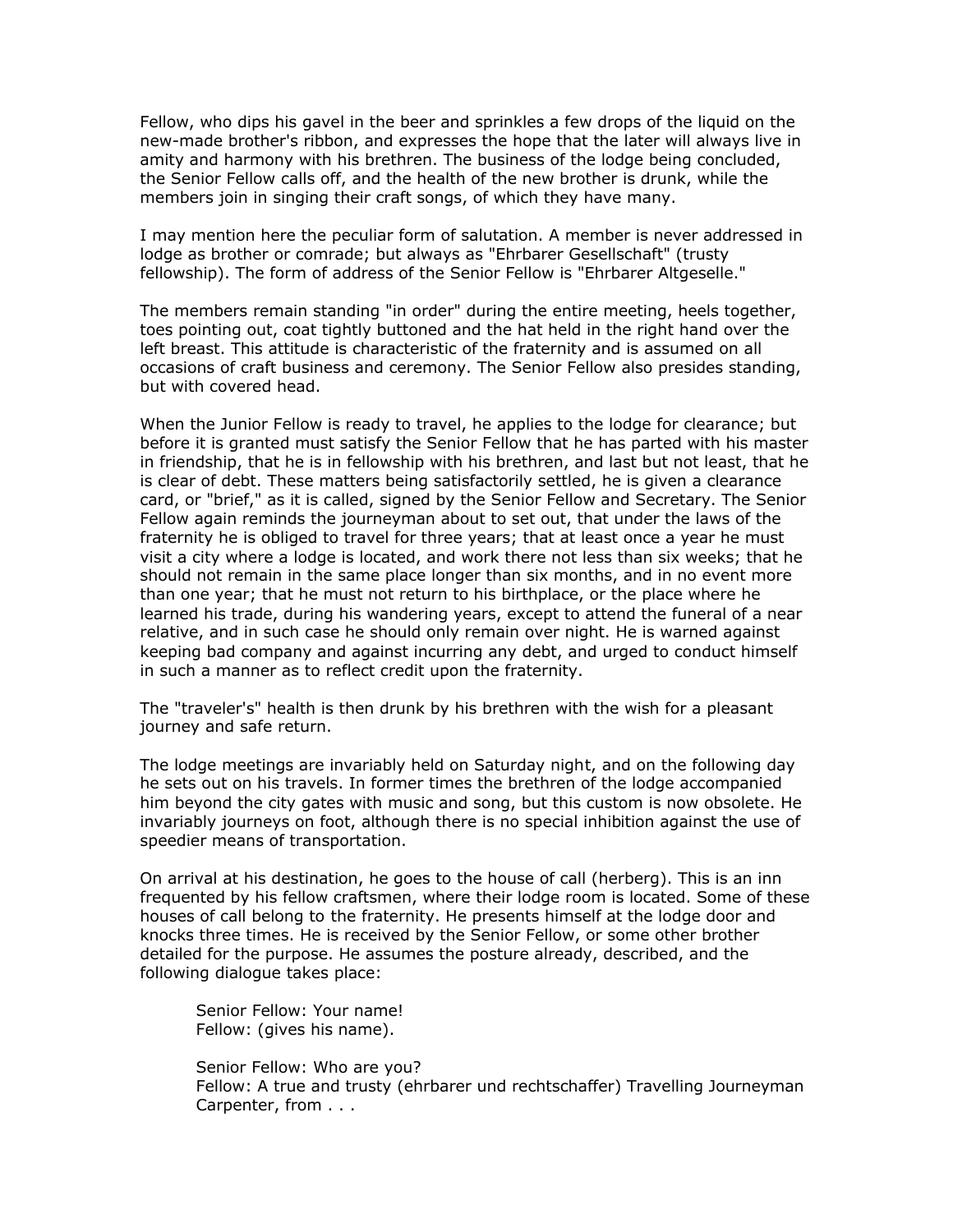Senior Fellow: What do you desire? Fellow: Under favour and by your leave, (mit Gunst und Erlaubnitz), to ask the trusty (ehrbarer) Senior Fellow to furnish me employment for eight or fourteen days or as long as it may suit the master, and according to craft custom and usage.

Senior Fellow: 'Tis well! (das ist loeblich! Literally: Praiseworthy; an obsolete expression). Senior Fellow: Your brief!

Fellow: (presents clearance card).

Senior Fellow examines the card and finding it in order says: Be at ease! (Macht commode!)

The fellow lays aside his hat, unbuttons his coat and takes his seat. His name is entered upon the visitors' register, and he is told where he may apply for employment. He is then treated to a schnapps and a glass of beer. This ceremony is called "ausschenken"; literally, "drinking him out." He is next informed of the conditions of trade, wages, etc., and in turn he delivers the news of his travels. After this he is introduced to the landlord and landlady of the inn, whom thereafter he calls father and mother. If there is a daughter in the house, he calls her sister.

His supper, night's lodging and breakfast are paid for by the lodge.

If no one is present in the lodge room when he calls, he goes into the tap room of the inn, orders a stein of beer, and waits for some member to appear. When he recognizes an arrival by the black neckerchief, he strikes the table with his stein. The signal is immediately answered by the newcomer, who addresses his as comrade and inquires whether he can be of service.

On the following Saturday he visits the lodge, but is not admitted until the meeting has been formally opened and the Senior Fellow has announced his arrival. He is then introduced to the brethren; thereafter he is recognized as a member of the lodge and entitled to take part in its proceedings.

If no work is procured for him, and he is without funds, the lodge gives security for his board and lodging; but if he owes any debt, he is not granted clearance when he leaves town. Instead, he receives a letter addressed to the Senior Fellow of any lodge to which he may apply, informing him (the Senior Fellow) of the circumstance; and it is the duty of that official to arrange that a reasonable amount be remitted each pay day, until the debt is paid.

Should he arrive at a town in which there is no lodge, he looks up some master who has been a member of the journeymen's fraternity and applies in the prescribed form. The master is authorized to tender such aid as the circumstances require, being reimbursed by the fraternity.

If he should become involved in a quarrel or fight with a fellow member, or be accused of violating the laws or ethics of the craft, he is summoned to appear at lodge. He is examined by the Senior Fellow, who possesses power to hear and determine all questions of craft law and usage, and summarily to impose penalties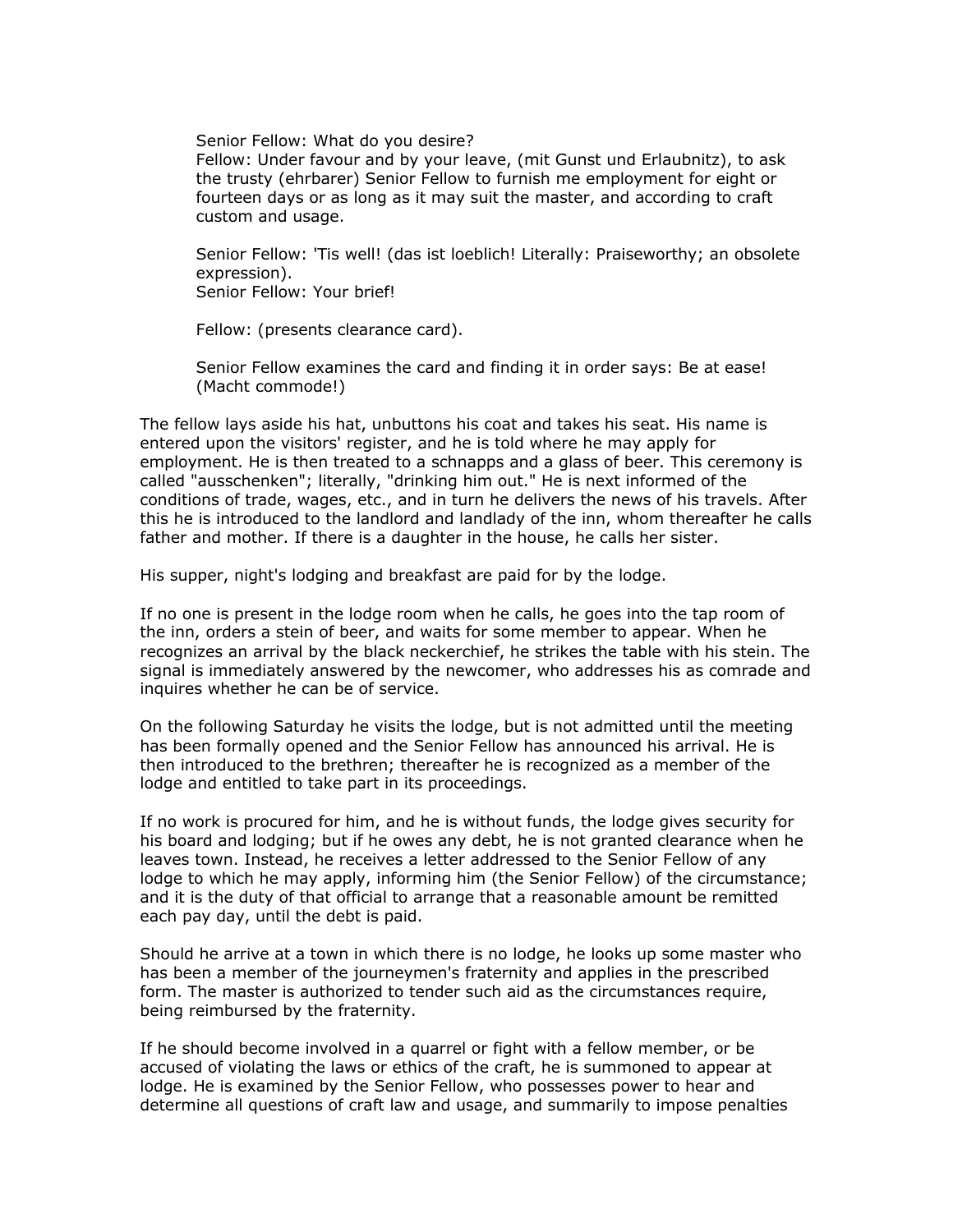upon the guilty brother. Even in grave cases the brethren are not asked to determine the guilt or innocence, or to assess punishment. The power of the Senior Fellow to try and punish is called domestic court (Stubenricht). The defendant has, however, the right of appeal from the decision of the Senior Fellow to the Chief Senior Fellow, and from the judgment of the latter to a commission composed of seven Senior Fellows, chosen from different parts of the jurisdiction. The commission is the supreme court of the order (Schiedgeticht).

If the penalty imposed is a minor fine it is usually paid without question. Part of it is expended for drink, and the atonement is celebrated in convivial spirit.

Should the fellow meet with an accident, or be overtaken by illness, medical care is provided at the expense of the lodge, if he is without means; and the Senior Fellow details brethren in their turn to nurse him until he is able to take care of himself, or until he dies.

In event of death during his years of wandering, he is buried by the lodge. The fraternity has no regular burial service, this being performed by a clergyman; but the brethren follow the remains to the cemetery, wearing their work squares across the right shoulder. Twelve fellows act as pallbearers. As we read in the craft songs:

"Who shall be pallbearers? Twelve sturdy Journeymen Carpenters."

When the craftsman has completed his years of travel he may settle down in his hometown, or some other place to his liking, and is thereafter called a resident member (Einheimischer). But he does not relinquish his membership in the fraternity unless he becomes a master and goes into business for himself. But even as a master he is in close contact with the craftsmen's body, and is by custom bound to extend the hand of fellowship and do acts of courtesy to such members as may apply to him.

Attention is here called to some peculiar rules of conduct followed by the members. Mention has already been made of the fact that the craftsman must not take off his black neckerchief while at work. If he finds it necessary to open his shirt collar, he simply opens the neckcloth and slips it down his bosom. It is considered bad form to work with sleeves rolled up; and it is regarded as highly improper for a fellow to go more than a house length from his lodging without coat or hat.

We have already noted that the membership is divided into grades. The first, Junior Fellow, is conferred at initiation. From the time he commences travelling he is rated as a Fellow. After three years on the road he is recognized as an Old Fellow, and eligible to election as presiding officer of a lodge. No particular ceremony is connected with the last two "degrees," nor do they confer any distinction beyond that due to superior skill and experience.

In the carpenter's calling the authority of the Senior Fellow does not extend beyond the lodge. In the shop or on the job every fellow is his equal. In this respect the craft differs from the Steinmetzen, whose foreman (parlier) in the shop became ipso facto the warden of the society. This is no doubt due to the fact that in the latter craft all grades were members of the same fraternity.